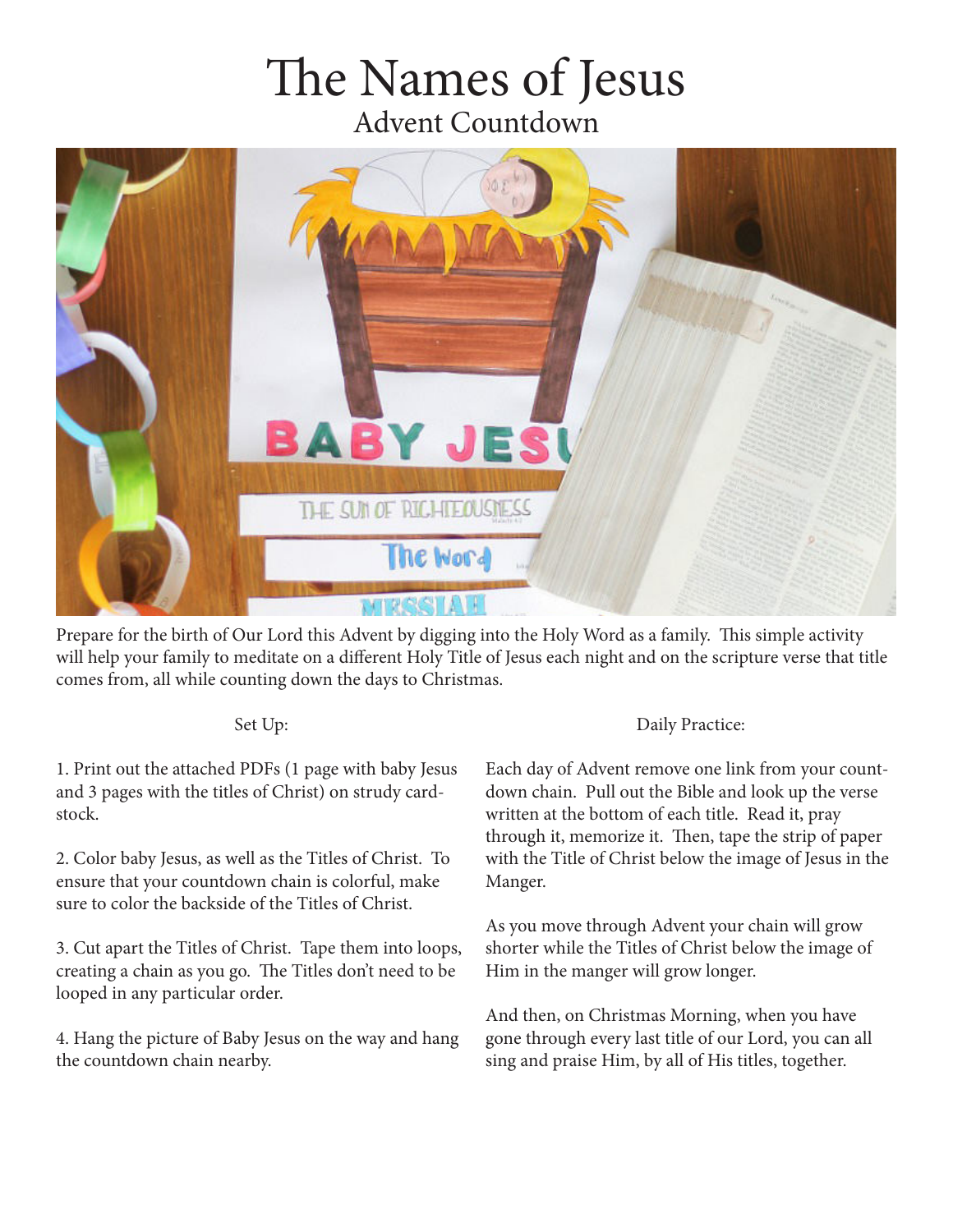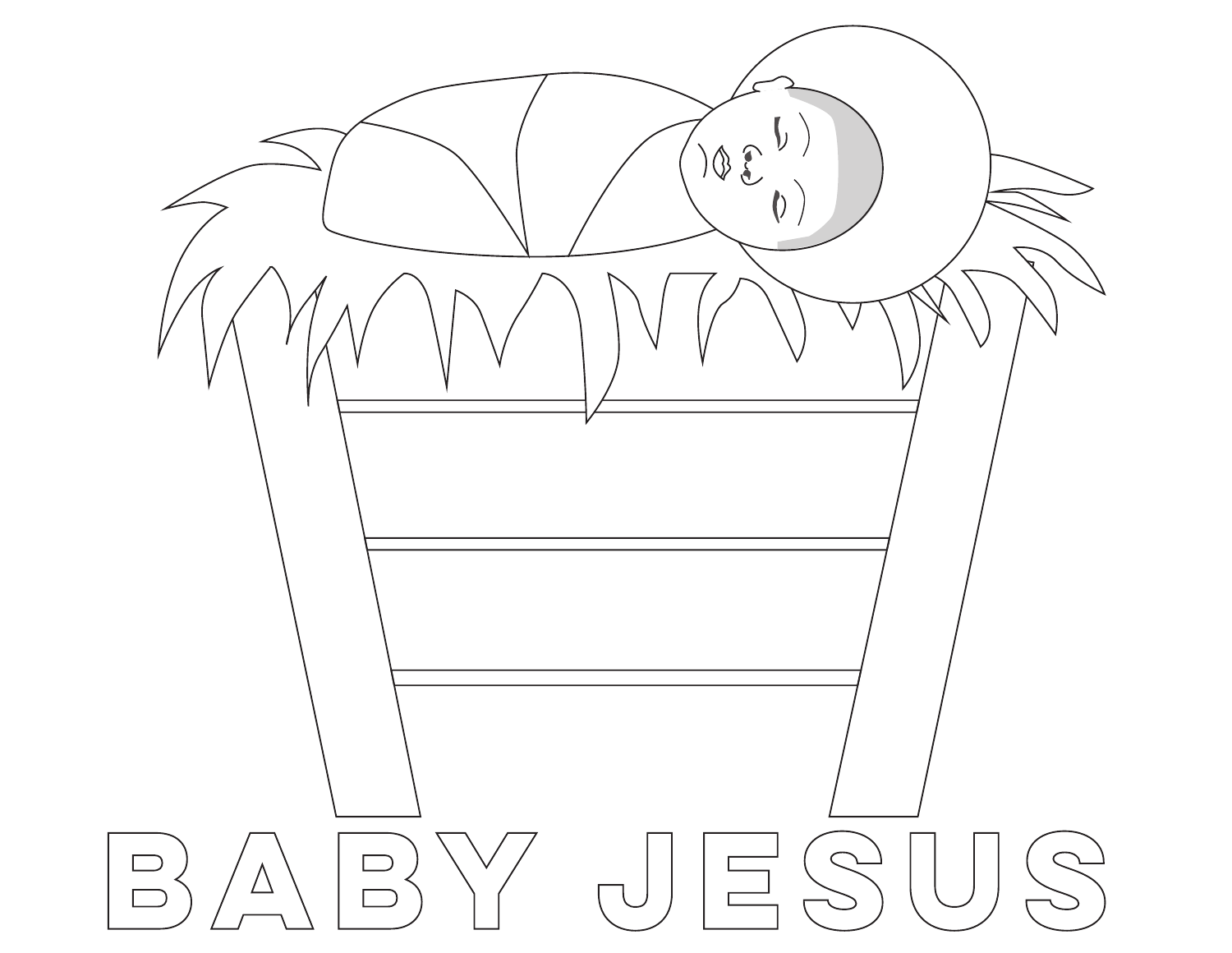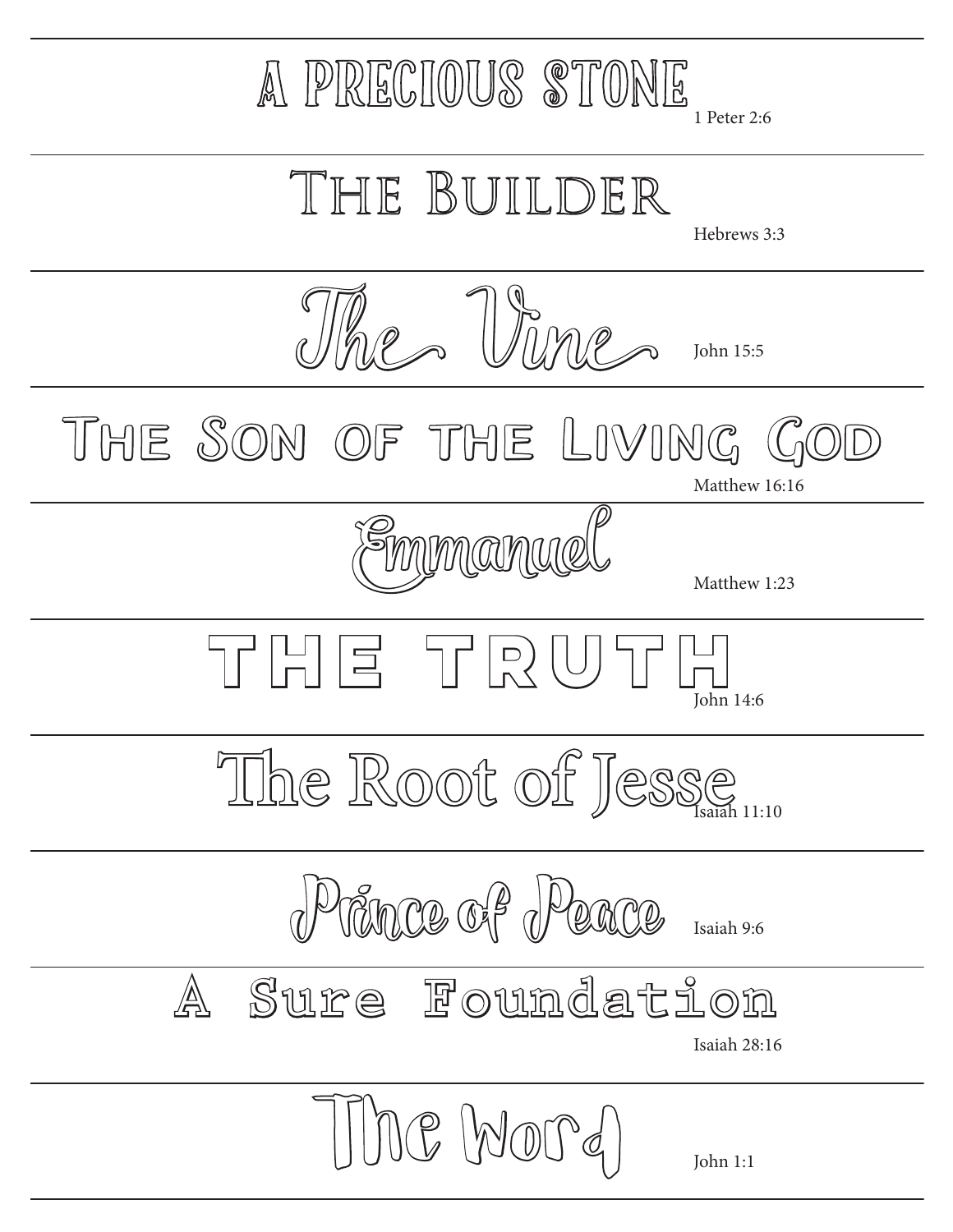Lily of the Valley song of Songs 2:1 The ReSurrection John 11:25 Mhe Lamb of John 1:29 The Way John 14:6 The Bread of Life John 6:35  $\ket{\ket{\mathbb{A}} \mathbb{A}}$ ild Revelation 1:8 Dayspring from on High Luke 1:78 The Head Ephesians 4:15 **Lord of Lords** Revelation 17:14 Light of the Worl John 8:12